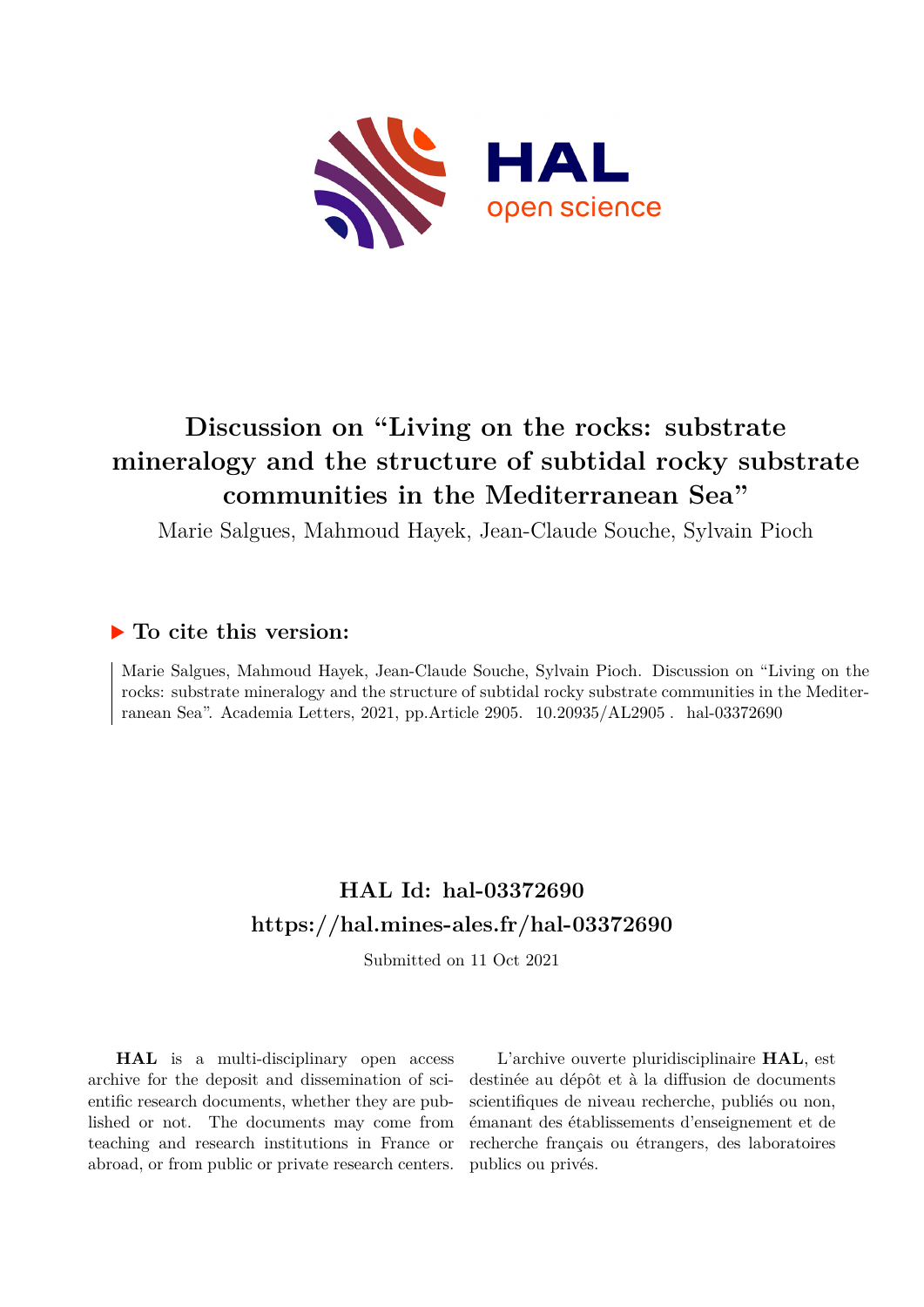### ACADEMIA Letters

# *Discussion on "Living on the rocks: substrate mineralogy and the structure of subtidal rocky substrate communities in the Mediterranean Sea"*

Marie Salgues, Centre des Matériaux de Mines d'Alès (C2MA), Université de Montpellier Mahmoud Hayek, Centre des Matériaux de Mines d'Alès (C2MA), Université de Montpellier Jean-Claude Souche, Centre des Matériaux de Mines d'Alès (C2MA), Université de Montpellier Sylvain Pioch Lagam, Université Paul-Valéry

The present paper provides correlative evidence that the mineralogical composition of rocks may influence marine assemblages in Mediterranean shallow sublittoral rocky habitats. They point out that direct effects on sessile organisms (e.g. macroalgae) may cascade up through the entire community and affect higher trophic levels (e.g. carnivorous fishes). Indeed, in seawater, aggregates, concrete or any natural or artificial substrata quickly become fouled [1– 3] Colonization surface can be divided into two main stages, micro-fouling and macro-fouling. They are respectively characterized by the formation of bacterial biofilm on the surface and the adhesion of macro-organisms such as algae, barnacles and larvae (macro-fouling) [2,4,5]. The nature of the substrate strongly acts on material's biorecptivity according to the literature [6,7].

Miller and Barimo (2001) found differences in coral recruitment between the cementitious matrix and the aggregates (limestone): coral settlement were higher on the embedded limerock while the cementitious matrix was more covered [8]. Scott *et al*. (1988) highlight differences in marine fauna between limestone and a concrete aggregate [9]. This result is confirmed by the study of Coombes *et al*. (2013) which highlight different colonization be-

*Academia Letters, August 2021* ©2021 by the authors — Open Access — Distributed under CC BY 4.0

**Corresponding Author:** Marie Salgues, marie.salgues@mines-ales.fr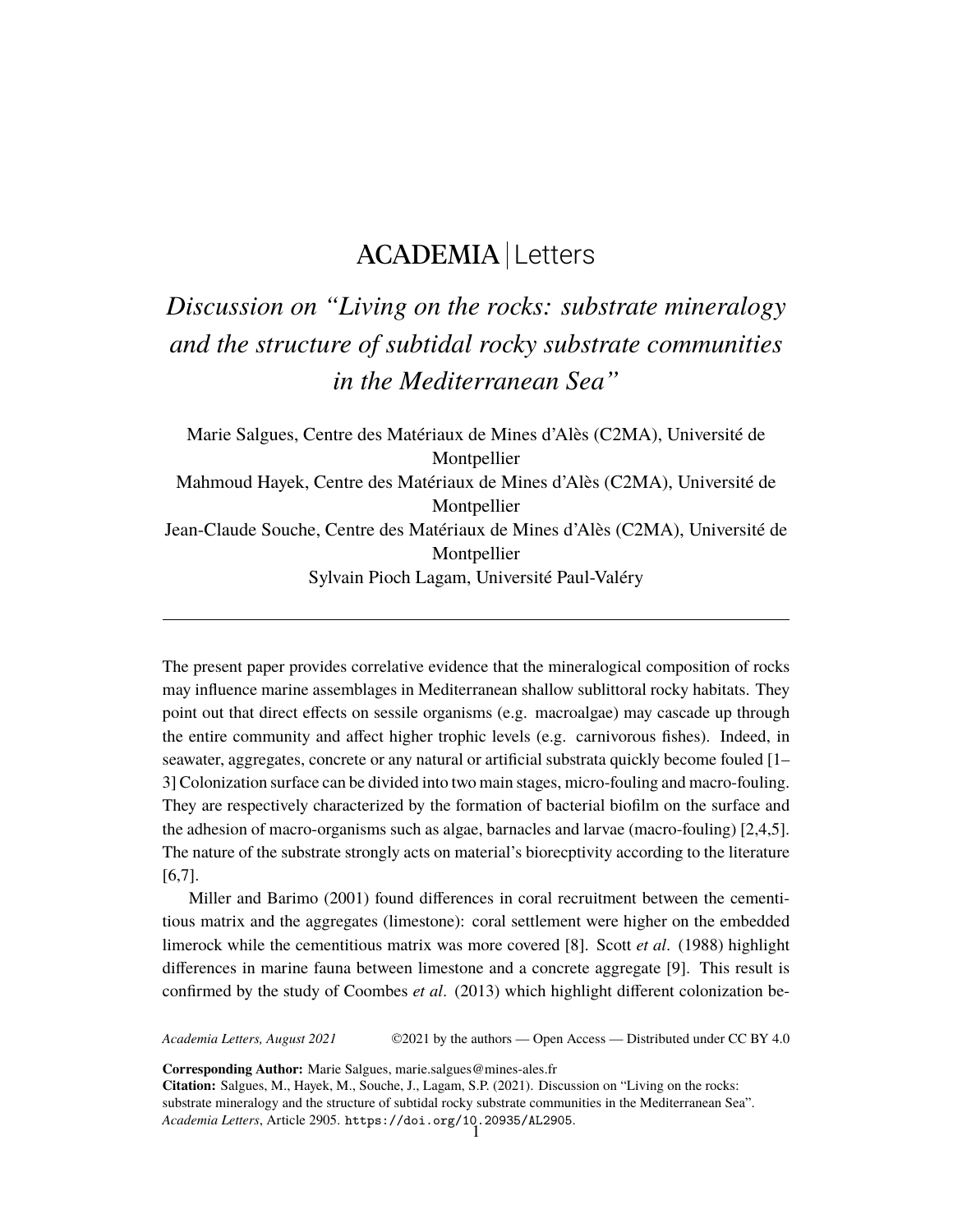tween limestone, granite and concrete in intertidal zones [10]. Chase *et al*. (2016) observed that several marine species demonstrated a preference for the cement matrix rather than granite aggregates [11]. Bavestrello *et al*. (2000) find that some sessile fauna (such as hydroids) have a higher affinity for carbonatic substrates than quartzitic ones [12]. This difference could explain the results of Chase *et al*. (2016). However, the inhibiting role of quartz is probably due to both oxidant properties of the quartz crystal surface, generating silicon-based radicals, and formation of OH- radicals in the surrounding aqueous environment [12]. Consequently, a comparative study of bioreceptivity between different building materials such as marbles, limestones, ignimbrites, and bricks in a Mediterranean marine environment was carried out by Aloise *et al*. (2014). Marble and limestone samples, submerged since the 4th century AD, showed intense colonization mainly by boring sponges. Ignimbrites, in the same location, presented a lower biological attack caused by serpulids and bryozoans. In bricks, paste with volcanic aggregates was less bioreceptive, showing a greater resistance to biological colonization, than with quartz [13].

However most of the algae biota, for instance, are not influenced by the mineralogical nature of the rock and, once developed, operate a "biological conditioning" of the substrate, which has been considered as the most important factor structuring faunal communities [12]. Chen *et al*. (2015) reported a negative impact of carbonate precipitation and stated that the leaching rates of concrete should be kept as small as possible because carbonates can cover the surface of concrete, which delays the growth of marine organism [14]. At contrary, Hayek *et al*. (2020) show that carbonated concrete is more bioreceptive than non-carbonated concrete in the first days of immersion [15,16], which is consistent with the study of Hsiung *et al*. (2020) [17]. The nature of the aggregates, integrated into the concrete, does not seem to have a significant influence on the concrete bioreceptivity [18]. However, if they are on the surface, their nature influences the biocolonization of the material [19].

The effect of the substrate mineral composition on the bioreceptivity can be explained by the surface alkalinity of the rocks before and after immersion. In geology, a rock is said to be acidic if it contains more than 63% silica, but the pH of its surface, and surrounding fluid, equilibrate after contact [20]. Indeed, the ability of a material to be colonized by living organisms is dependent by the chemical composition of the surface [21–24] and especially the pH [25,26] . "Low pH" substrate close to the seawater pH (around 7.5) are more favorable to colonization by biofilms or by macrophytes [7,15]. Hayek *et al*. (2020) conclude that the surface pH influences the kinetics and the extent of the development of the bacterial biofilm and could have an influence on the biocolonization quality in the marine environment (biodiversity). However, after two weeks of immersion, the effect of the chemical composition smooths out, according to the study by Jakobsen *et al*. (2016) [27].

*Academia Letters, August 2021* ©2021 by the authors — Open Access — Distributed under CC BY 4.0

**Corresponding Author:** Marie Salgues, marie.salgues@mines-ales.fr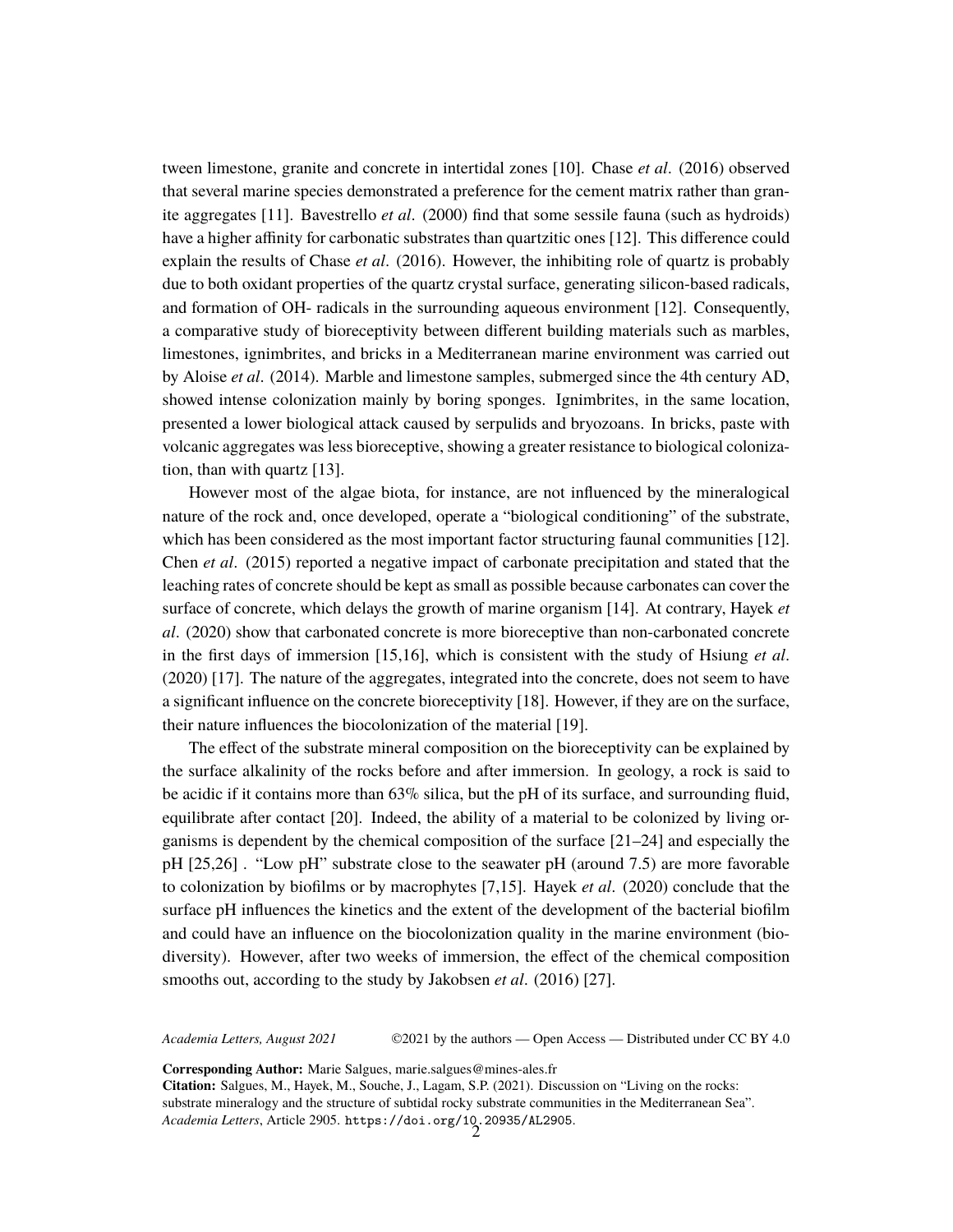Moreover, the rocks can provide nutriments to microorganisms and the mineral composition of the substrate evolve with the biofilm development at it surface [28,29]. In addition, seawater contains micro- and macro-nutrients essential for the growth of the cells of living organisms. Macro-nutrients such as carbon (C), phosphorus (P), nitrogen (N), and silicon (Si), provide the nutritive requirements indispensable to the metabolic functions of living organisms. Micro-nutrients, such as iron (Fe), Zinc  $(Zn)$ , copper  $(Cu)$  or manganese  $(Mn)$ , while consumed in much lower quantities, act as enzyme cofactors for metabolic reactions [30]. However, some rocks contain nutrients essential to microbiota development [31]. Petrographic analysis should be done before and after colonization by microorganisms.

The physico-chemical properties of the surface also strongly impact the biocolonization of the material [32,33]. These properties include roughness [25,34], porosity [25,35,36] and hydrophobicity [22,37–39] . Several researchers have shown in natural environments and in the laboratory that a more complex and varied surface (in terms of porosity and roughness) is more favorable to the adhesion of micro- and macro-organisms (favorable habitat). This effect can be explained by the availability of nutrients in the interstices and by the presence of shelters for organisms of different size [5,40–43].

Indeed, hydrophilic microorganisms attach more easily to hydrophilic surfaces while hydrophobic microorganisms prefer hydrophobic surfaces [44] . Note that the hydrophobicity and the charge of the surface depend on the chemical composition of the materials. According to several studies, this composition influences the type and diversity of colonizing organisms [38,39]. Despite the importance of this parameter on marine biodiversity as well as on the biocolonization of submerged support, studies which link the surface hydrophobicity of cementitious materials and biocolonization in the marine environment seem to be non-existent to date. Hayek *et al*. (2020) demonstrated in the laboratory that the biocolonization of the surface increases the hydrophobicity and could thus improve the durability of the material by decreasing the absorption of seawater containing aggressive agents [16]. Once the biofilm is attached to the surface, it modifies the physicochemical properties such as the pH and hydrophobicity of the surface which can then facilitate the adhesion of other organisms such as fungi, microalgae, macroalgae and invertebrates. thus forming a biofouling [45,46].

By the end, with this commentaries letter from Guidetti et al. (2004), we would like to stress that recent research showing that marine assemblages in rocky habitats are influenced not only by the mineralogical composition but also by the physicochemical properties of rocks.

*Academia Letters, August 2021* ©2021 by the authors — Open Access — Distributed under CC BY 4.0

**Corresponding Author:** Marie Salgues, marie.salgues@mines-ales.fr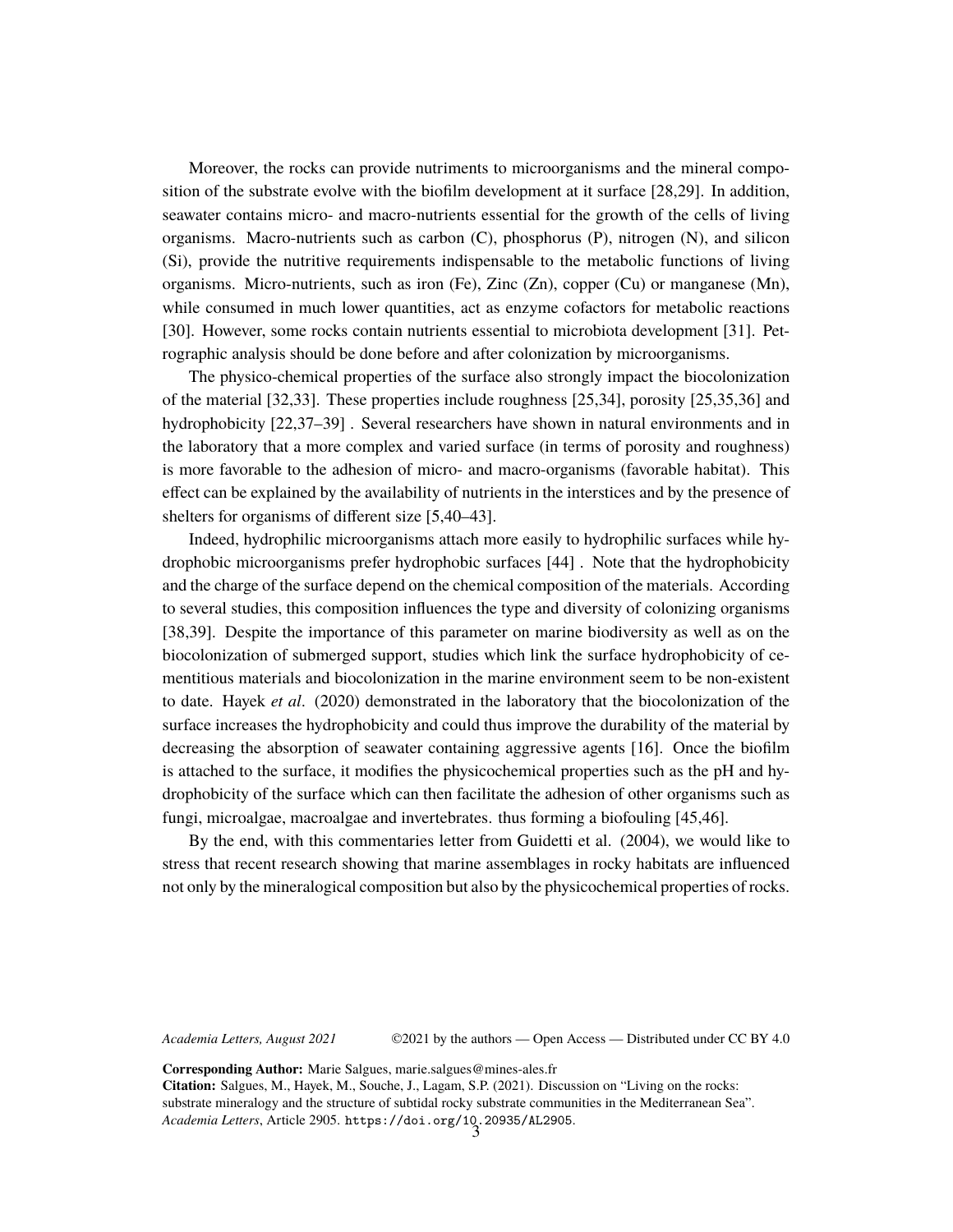#### **References**

- [1] S. Dobretsov, R.M.M. Abed, M. Teplitski, Mini-review: Inhibition of biofouling by marine microorganisms, Biofouling. 29 (2013) 423–441. [https://doi.org/10.1080/08927014.](https://doi.org/10.1080/08927014.2013.776042.) [2013.776042.](https://doi.org/10.1080/08927014.2013.776042.)
- [2] S. Mieszkin, M.E. Callow, J.A. Callow, Interactions between microbial biofilms and marine fouling algae: a mini review, Biofouling. 29 (2013) 1097–1113. [https://doi.org/10.](https://doi.org/10.1080/08927014.2013.828712.) [1080/08927014.2013.828712.](https://doi.org/10.1080/08927014.2013.828712.)
- [3] A. Terlizzi, M. Faimali, Fouling on Artificial Substrata, in: Biofouling, John Wiley & Sons, Ltd, 2010: pp. 170–184. <https://doi.org/10.1002/9781444315462.ch12.>
- [4] O.S. Ogunola, O.A. Onada, Anti-Biofouling Defence Mechanism of Basibionts (A Chemical Warfare) - A Critical Review, J. Environ. Anal. Toxicol. 6 (2016) 1–6. [https://doi.](https://doi.org/10.4172/2161-0525.1000380.) [org/10.4172/2161-0525.1000380.](https://doi.org/10.4172/2161-0525.1000380.)
- [5] J.-C. Souche, S. Pioch, M. Salgues, K.D. Weerdt, A. Agostini, M. Hayek, De la conception à l'éco-conception des ouvrages maritimes : intégrer la nature au projet d'aménagement maritime, Rev. Paralia. 12 (2019). <https://doi.org/10.5150/revue-paralia.2019.n01.>
- [6] M. Hayek, M. Salgues, F. Habouzit, S. Bayle, J.-C. Souche, K.D. Weerdt, S. Pioch, La bioréceptivité de matériaux cimentaires dans l'eau de mer : mécanismes, facteurs agissants et conséquences, Rev. Paralia. 13 (2020). [https://doi.org/10.5150/revue-paralia.](https://doi.org/10.5150/revue-paralia.2020.n03.) [2020.n03.](https://doi.org/10.5150/revue-paralia.2020.n03.)
- [7] S. Perkol-Finkel, I. Sella, Ecologically Active Concrete for Coastal and Marine Infrastructure: Innovative Matrices and Designs, in: Sea Shore Meet. Chall. Sea, ICE Publishing, 2014: pp. 1139–1149. <https://doi.org/10.1680/fsts.59757.124.>
- [8] M.W. Miller, J. Barimo, Assessment of juvenile coral populations at two reef restoration sites in the Florida Keys National Marine Sanctuary: Indicators of success?, Bull. Mar. Sci. 69 (2001) 395–405.
- [9] P.J.B. Scott, K.A. Moser, M.J. Risk, Bioerosion of concrete and limestone by marine organisms: A 13 year experiment from Jamaica, Mar. Pollut. Bull. 19 (1988) 219–222.
- [10] M.A. Coombes, L.A. Naylor, H.A. Viles, R.C. Thompson, Bioprotection and disturbance: Seaweed, microclimatic stability and conditions for mechanical weathering in the intertidal zone, Geomorphology. 202 (2013) 4–14. [https://doi.org/10.1016/j.geomorph.](https://doi.org/10.1016/j.geomorph.2012.09.014.)

*Academia Letters, August 2021* ©2021 by the authors — Open Access — Distributed under CC BY 4.0

**Corresponding Author:** Marie Salgues, marie.salgues@mines-ales.fr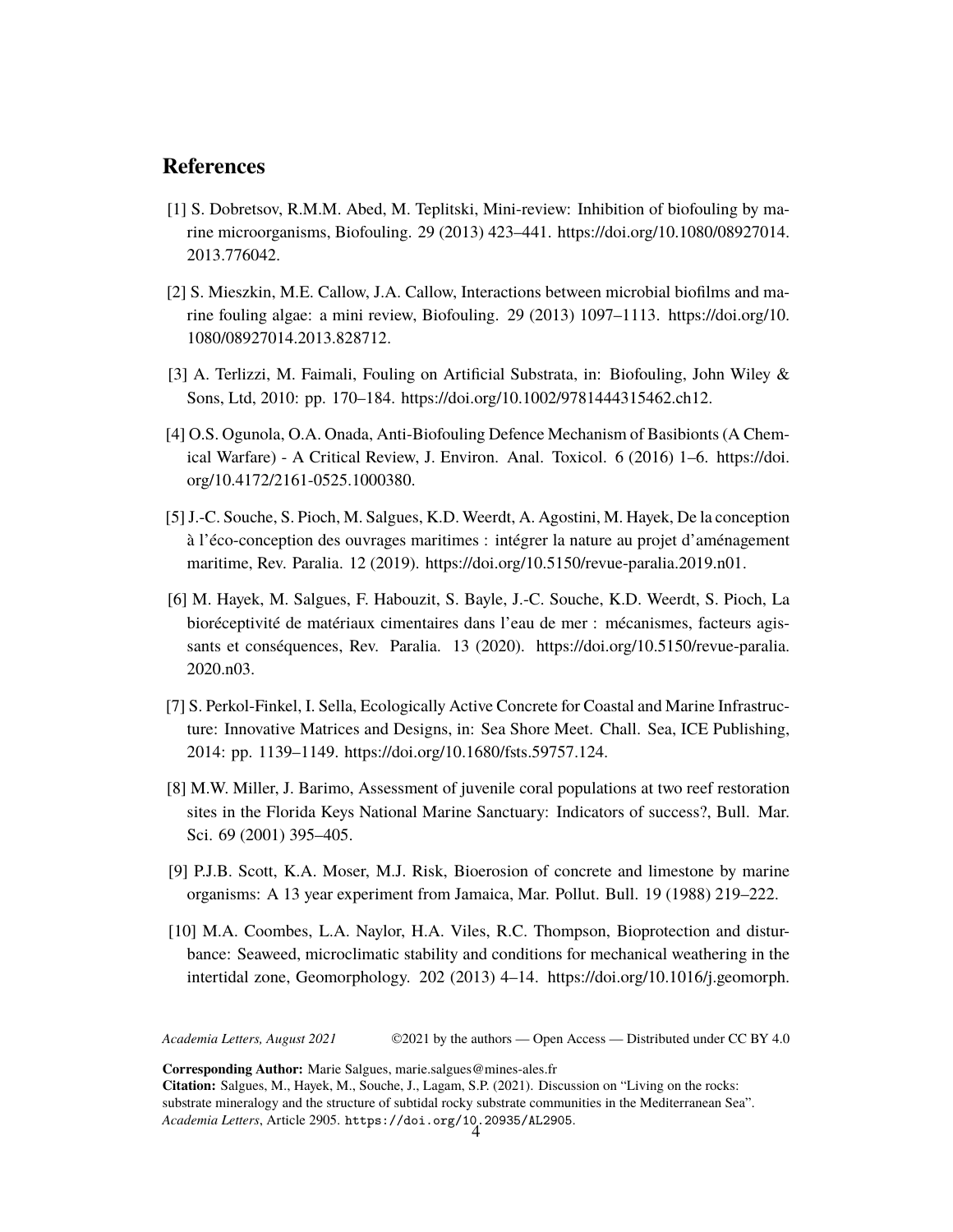2012.09.014.

- [11] A.L. Chase, J.A. Dijkstra, L.G. Harris, The influence of substrate material on ascidian larval settlement, Mar. Pollut. Bull. 106 (2016) 35–42.
- [12] G. Bavestrello, C. Bianchi, B. Calcinai, R. Cattaneo-Vietti, C. Cerrano, C. Morri, S. Puce, M. Sarà, Bio-mineralogy as a structuring factor for marine epibenthic communities, Mar. Ecol. Prog. Ser. 193 (2000) 241–249. <https://doi.org/10.3354/meps193241.>
- [13] P. Aloise, M. Ricca, M.F. La Russa, S.A. Ruffolo, C.M. Belfiore, G. Padeletti, G.M. Crisci, Diagnostic analysis of stone materials from underwater excavations: the case study of the Roman archaeological site of Baia (Naples, Italy), Appl. Phys. A. 114 (2014) 655– 662. <https://doi.org/10.1007/s00339-013-7890-1.>
- [14] C. Chen, T. Ji, Y. Zhuang, X. Lin, Workability, mechanical properties and affinity of artificial reef concrete, Constr. Build. Mater. 98 (2015) 227–236. [https://doi.org/10.](https://doi.org/10.1016/j.conbuildmat.2015.05.109.) [1016/j.conbuildmat.2015.05.109.](https://doi.org/10.1016/j.conbuildmat.2015.05.109.)
- [15] M. Hayek, M. Salgues, F. Habouzit, S. Bayle, J.-C. Souche, K. De Weerdt, S. Pioch, In vitro and in situ tests to evaluate the bacterial colonization of cementitious materials in the marine environment, Cem. Concr. Compos. 113 (2020) 103748. [https://doi.org/10.](https://doi.org/10.1016/j.cemconcomp.2020.103748.) [1016/j.cemconcomp.2020.103748.](https://doi.org/10.1016/j.cemconcomp.2020.103748.)
- [16] M. Hayek, M. Salgues, F. Habouzit, S. Bayle, J.-C. Souche, K.D. Weerdt, S. Pioch, L'influence de la carbonatation sur la biocolonisation de matériaux cimentaires dans le milieu marin, Matér. Tech. 108 (2020) 202. <https://doi.org/10.1051/mattech/2020020.>
- [17] A.R. Hsiung, W.T. Tan, L.H.L. Loke, L.B. Firth, E.C. Heery, J. Ducker, V. Clark, Y.S. Pek, W.R. Birch, A.C.F. Ang, R.S. Hartanto, T.M.F. Chai, P.A. Todd, Little evidence that lowering the pH of concrete supports greater biodiversity on tropical and temperate seawalls, Mar. Ecol. Prog. Ser. 656 (2020) 193–205. <https://doi.org/10.3354/meps13365.>
- [18] A.S. Natanzi, B.J. Thompson, P.R. Brooks, T.P. Crowe, C. McNally, Influence of concrete properties on the initial biological colonisation of marine artificial structures, Ecol. Eng. 159 (2021) 106104. <https://doi.org/10.1016/j.ecoleng.2020.106104.>
- [19] P. Guidetti, Fish assemblages associated with coastal defence structures in south-western Italy (Mediterranean Sea), J. Mar. Biol. Assoc. U. K. 84 (2004) 669–670. [https://doi.org/](https://doi.org/10.1017/S0025315404009725h.) [10.1017/S0025315404009725h.](https://doi.org/10.1017/S0025315404009725h.)

*Academia Letters, August 2021* ©2021 by the authors — Open Access — Distributed under CC BY 4.0

**Corresponding Author:** Marie Salgues, marie.salgues@mines-ales.fr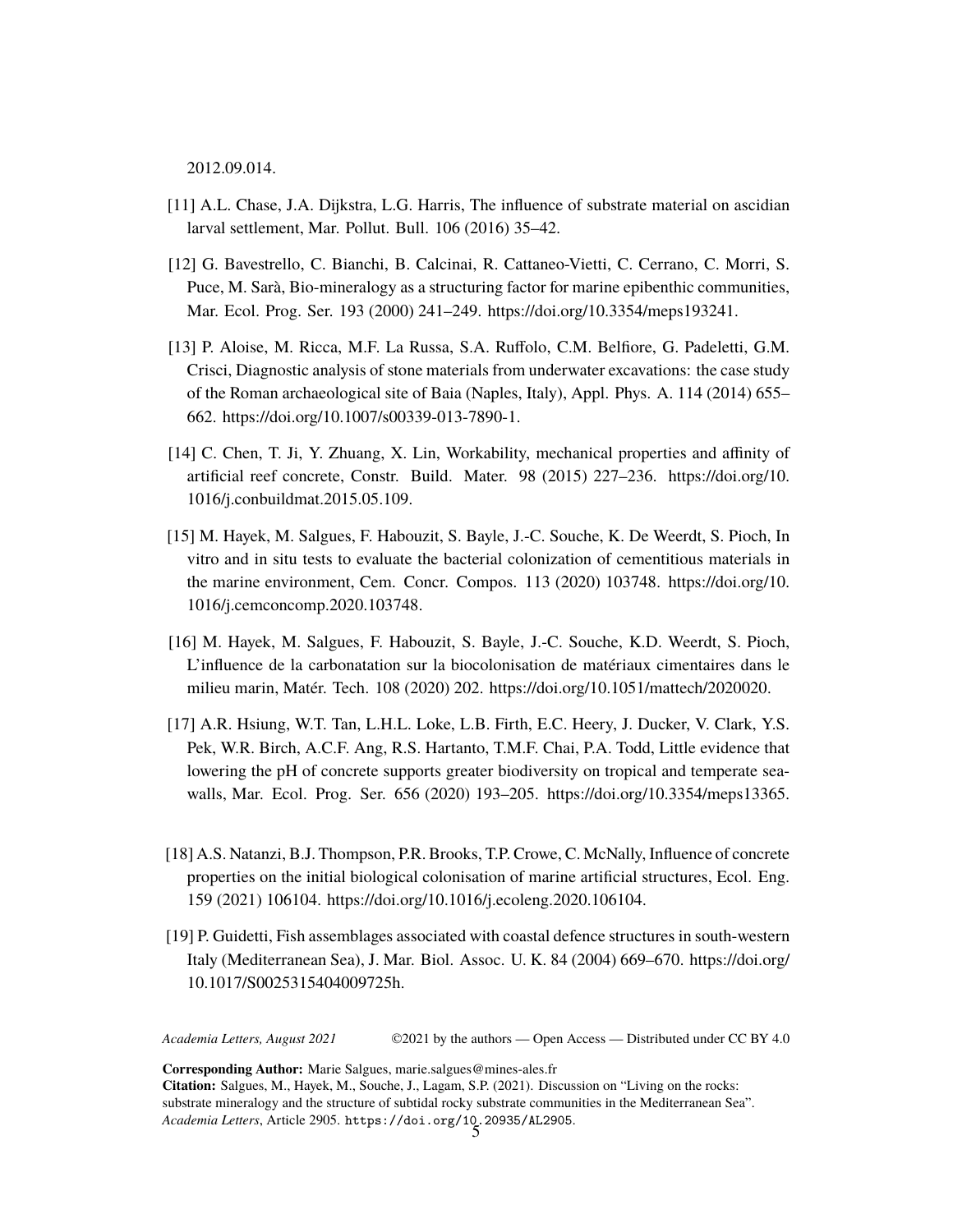- [20] P. Nehlig, E. Egal, Géobiodiversité: l'influence de la géologie sur la biodiversité, (n.d.) 11.
- [21] A. Dubosc, Étude du développement de salissures biologiques sur les parements en béton: mise au point d'essais accélérés de vieillissement, PhD Thesis, Toulouse, INSA, 2000.
- [22] E. Dalod, Influence de la composition chimique de mortiers sur leur biodétérioration par les algues, phdthesis, Ecole Nationale Supérieure des Mines de Saint-Etienne, 2015. <https://tel.archives-ouvertes.fr/tel-01148160/document> (accessed October 9, 2018).
- [23] E. Dalod, A. Govin, R. Guyonnet, P. Grosseau, C. Lors, D. Damidot, Influence of the chemical composition of mortars on algal biofouling, in: K.L. Fentiman C.H.;. Mangabhai, R.J.;. Scrivener (Ed.), Int. Conf. Calcium Aluminates, IHS BRE Press, Palais des Papes, Avignon, France, 2014: pp. 523–534. <https://hal.archives-ouvertes.fr/hal-01053366> (accessed October 16, 2018).
- [24] S. Manso, W. De Muynck, I. Segura, A. Aguado, K. Steppe, N. Boon, N. De Belie, Bioreceptivity evaluation of cementitious materials designed to stimulate biological growth, Sci. Total Environ. 481 (2014) 232–241. <https://doi.org/10.1016/j.scitotenv.2014.02.059.>
- [25] T.H. Tran, A. Govin, R. Guyonnet, P. Grosseau, C. Lors, D. Damidot, O. Devès, B. Ruot, Influence of the intrinsic characteristics of mortars on their biofouling by pigmented organisms: Comparison between laboratory and field-scale experiments., Int. Biodeterior. Biodegrad. 86 (2014) 334–342. <https://doi.org/10.1016/j.ibiod.2013.10.005.>
- [26] S. Manso, G. Mestres, M.P. Ginebra, N. De Belie, I. Segura, A. Aguado, Development of a low pH cementitious material to enlarge bioreceptivity, Constr. Build. Mater. 54 (2014) 485–495.
- [27] U.H. Jakobsen, K. De Weerdt, M.R. Geiker, Elemental zonation in marine concrete, Cem. Concr. Res. 85 (2016) 12–27. <https://doi.org/10.1016/j.cemconres.2016.02.006.>
- [28] A.A. Gorbushina, Life on the rocks, Environ. Microbiol. 9 (2007) 1613–1631. [https://](https://doi.org/10.1111/j.1462-2920.2007.01301.x.) [doi.org/10.1111/j.1462-2920.2007.01301.x.](https://doi.org/10.1111/j.1462-2920.2007.01301.x.)
- [29] U. Brehm, A. Gorbushina, D. Mottershead, The role of microorganisms and biofilms in the breakdown and dissolution of quartz and glass, in: N. Noffke (Ed.), Geobiol. Object. Concepts Perspect., Elsevier, Amsterdam, 2005: pp. 117–129. [https://doi.org/10.1016/](https://doi.org/10.1016/B978-0-444-52019-7.50011-5.) [B978-0-444-52019-7.50011-5.](https://doi.org/10.1016/B978-0-444-52019-7.50011-5.)

*Academia Letters, August 2021* ©2021 by the authors — Open Access — Distributed under CC BY 4.0

**Corresponding Author:** Marie Salgues, marie.salgues@mines-ales.fr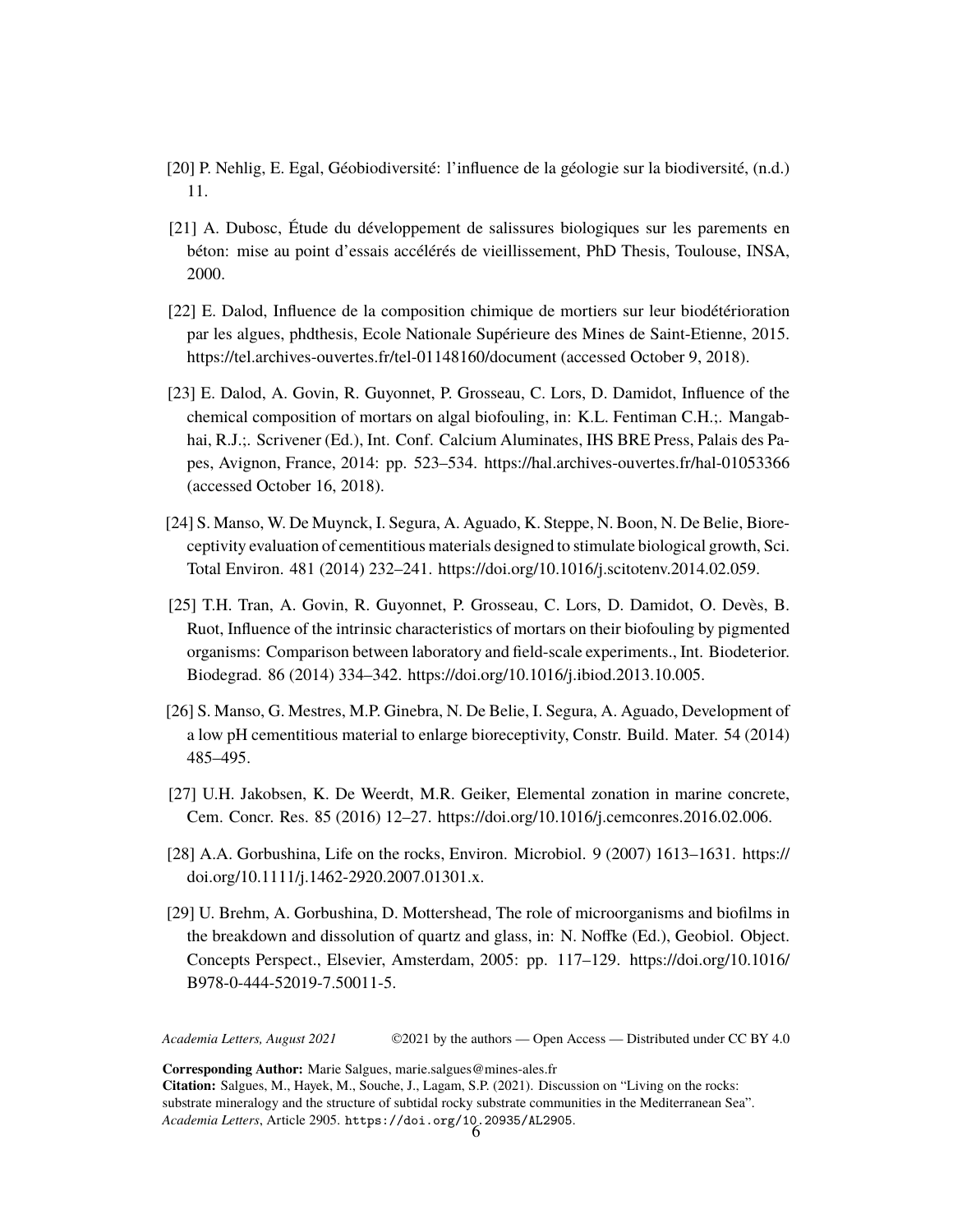- [30] O.P. de Fommervault, Dynamique des nutriments en Méditerranée: des campagnes océanographiques aux flotteurs Bio-Argo, 2016.
- [31] I.D.A. Ribeiro, C.G. Volpiano, L.K. Vargas, C.E. Granada, B.B. Lisboa, L.M.P. Passaglia, Use of Mineral Weathering Bacteria to Enhance Nutrient Availability in Crops: A Review, Front. Plant Sci. 11 (2020). <https://doi.org/10.3389/fpls.2020.590774.>
- [32] S. Pande, S. Shitut, L. Freund, M. Westermann, F. Bertels, C. Colesie, I.B. Bischofs, C. Kost, Metabolic cross-feeding via intercellular nanotubes among bacteria, Nat. Commun. 6 (2015). <https://doi.org/10.1038/ncomms7238.>
- [33] C. Lors, F. Feugeas, B. Tribollet, Interactions Materials Microorganisms: Concrete and Metals more Resistant to Biodeterioration, EDP sciences, 2019.
- [34] J.-C. Souche, G. Le Saout, M. Salgues, S. Pioch, Effets de bétons bio-actifs sur la colonisation marine en environnement méditerranéen, Matér. Tech. 104 (2016) 504.
- [35] T.H. Tran, A. Govin, R. Guyonnet, P. Grosseau, C. Lors, E. Garcia-Diaz, D. Damidot, O. Devès, B. Ruot, Influence of the intrinsic characteristics of mortars on biofouling by Klebsormidium flaccidum, in: Int. Biodeterior. Biodegrad., 2012: pp. 31–39. [https://doi.](https://doi.org/doi.org/10.1016/j.ibiod.2011.10.017.) [org/doi.org/10.1016/j.ibiod.2011.10.017.](https://doi.org/doi.org/10.1016/j.ibiod.2011.10.017.)
- [36] A. Govin, T.H. Tran, R. Guyonnet, P. Grosseau, C. Lors, D. Damidot, O. Devès, B. Ruot, Ability in biofouling by *Klebsormidium flaccidum* of mortars: Influence of the intrinsic characteristics, First Int. Conf. Concr. Sustain. ICCS. (2013) S3-3–6 pp. 914–919.
- [37] O. Guillitte, Bioreceptivity: a new concept for building ecology studies, Sci. Total Environ. 167 (1995) 215–220. [https://doi.org/10.1016/0048-9697\(95\)04582-L.](https://doi.org/10.1016/0048-9697(95)04582-L.)
- [38] D.J. Giannantonio, J.C. Kurth, K.E. Kurtis, P.A. Sobecky, Effects of concrete properties and nutrients on fungal colonization and fouling, Int. Biodeterior. Biodegrad. 63 (2009) 252–259. <https://doi.org/10.1016/j.ibiod.2008.10.002.>
- [39] A.Z. Miller, P. Sanmartín, L. Pereira-Pardo, A. Dionísio, C. Saiz-Jimenez, M.F. Macedo, B. Prieto, Bioreceptivity of building stones: A review, Sci. Total Environ. 426 (2012) 1– 12. <https://doi.org/10.1016/j.scitotenv.2012.03.026.>
- [40] L.B. Firth, R.C. Thompson, K. Bohn, M. Abbiati, L. Airoldi, T.J. Bouma, F. Bozzeda, V.U. Ceccherelli, M.A. Colangelo, A. Evans, F. Ferrario, M.E. Hanley, H. Hinz, S.P.G. Hoggart, J.E. Jackson, P. Moore, E.H. Morgan, S. Perkol-Finkel, M.W. Skov, E.M. Strain,

*Academia Letters, August 2021* ©2021 by the authors — Open Access — Distributed under CC BY 4.0

**Corresponding Author:** Marie Salgues, marie.salgues@mines-ales.fr